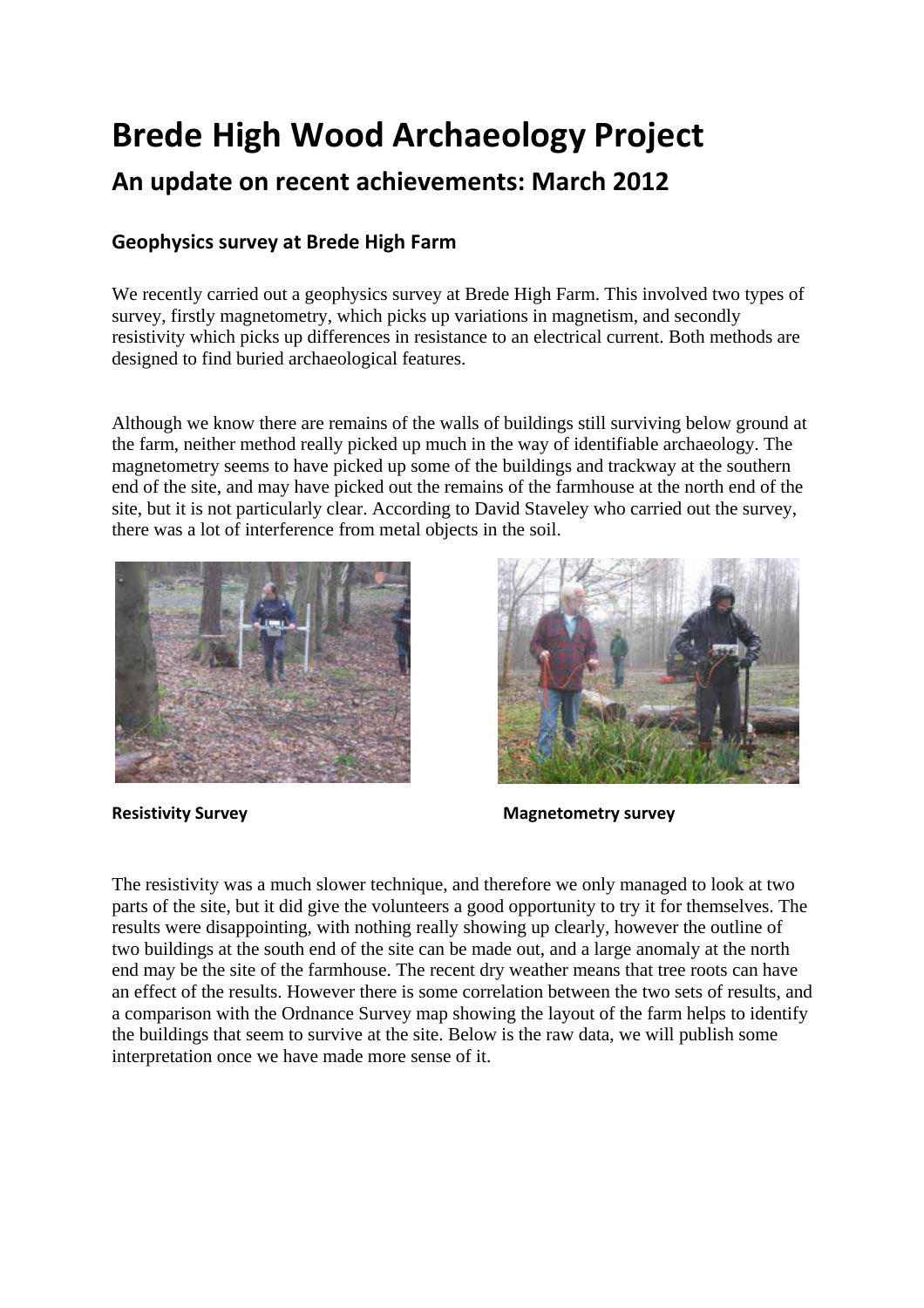



**Mag survey Resistance survey**

## **Trial excavations on the ironworking site and hop pickers camp**

Over two days in March we carried out some trial excavations at the Iron working site, helped by some 20 volunteers. Five 1m square test pits were excavated on the site, based on the results of the magnetometry survey carried out earlier in the year. The first two test pits were excavated on area of high magnetism, and sure enough below the topsoil in both of these test pits a large deposit of iron working slag was found. Further down we found areas of burnt clay, usually an indication of furnace structures or burning. We also found parts of furnace structure, including fragments of the lining and part of a rounded fired-clay brick using to make the wall of the furnace. All the elements of the ironworking process were present including iron ore, roasted ore, and various types of slag (the waste product).



#### **The Ironworking site**

The third test pit also found similar deposits of slag and fired clay. The fourth and fifth test pits did not find any evidence of the ironworking site, but were useful in that they have helped to define the limits of the ironworking area.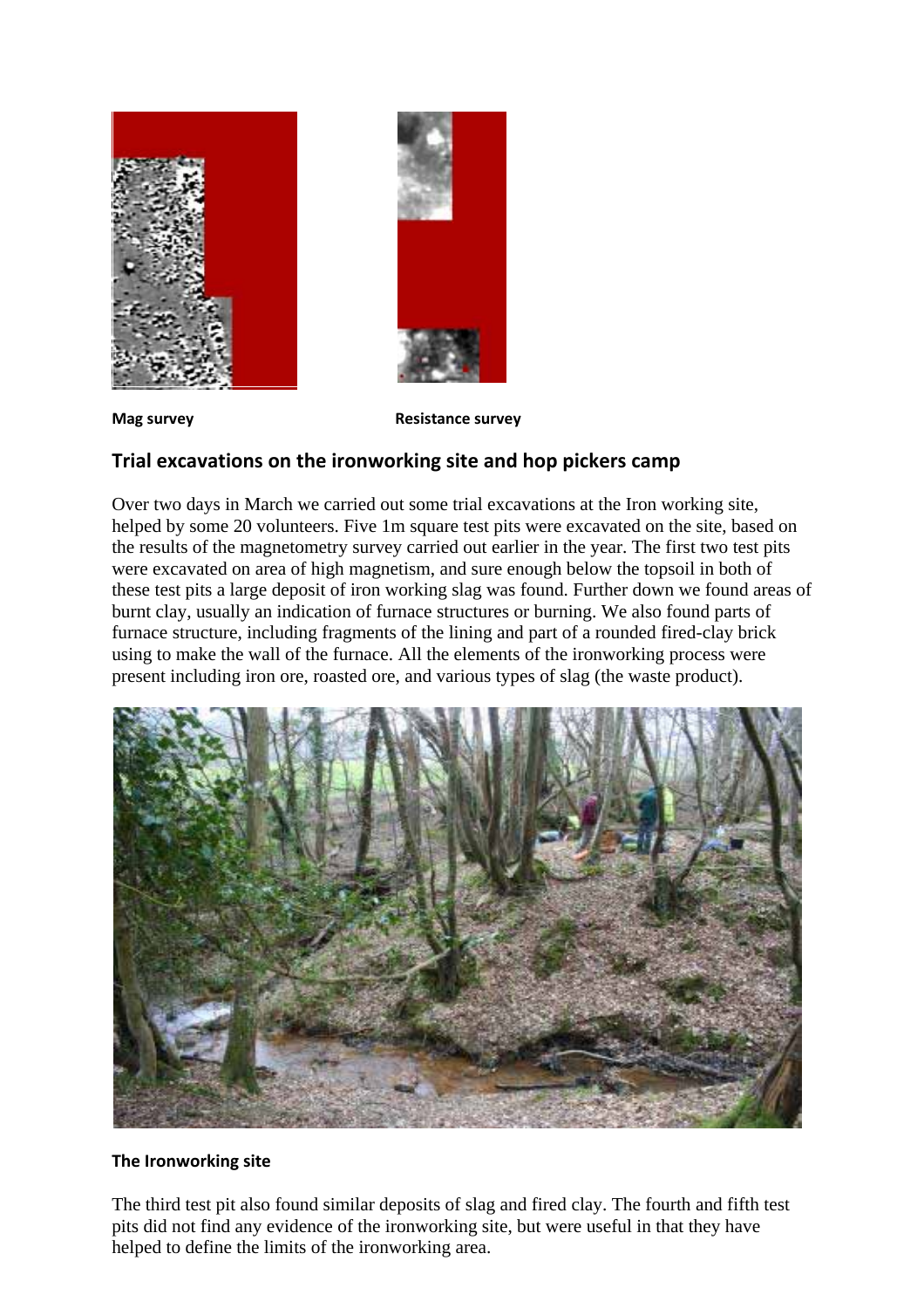

#### **Excavating a test pit and a bucket of slag**

Although no definite dating evidence was found, all the indications are that the site belongs to the Roman period. We will return to the ironworking site in 2013 to carry out a large scale excavation, and hopefully will find the iron furnace(s) and other elements of the iron production process.



**Volunteer drawing a section of a test pit**